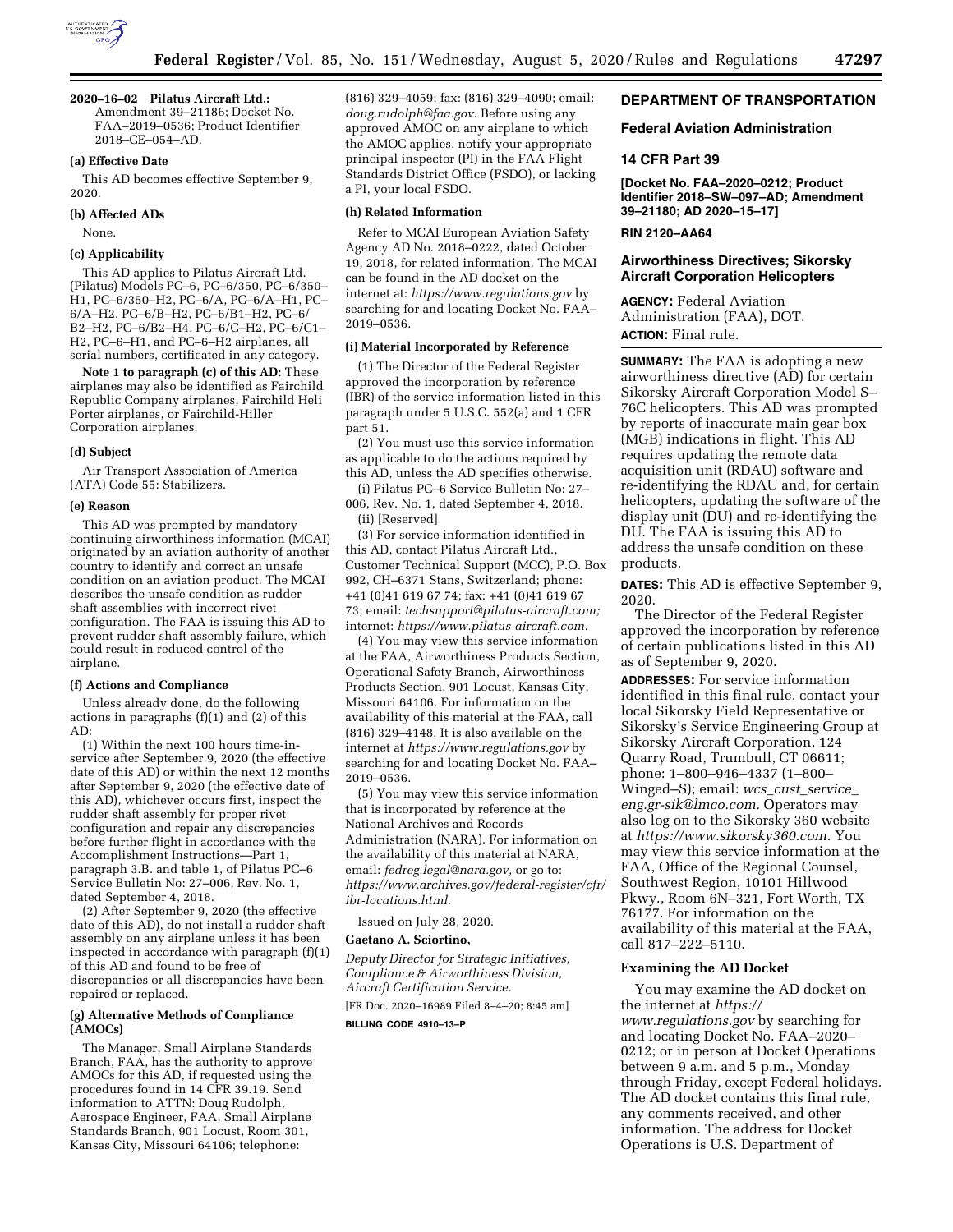Transportation, Docket Operations, M– 30, West Building Ground Floor, Room W12–140, 1200 New Jersey Avenue SE, Washington, DC 20590.

**FOR FURTHER INFORMATION CONTACT:** Min Zhang, Aviation Safety Engineer, Boston ACO Branch, 1200 District Avenue, Burlington, MA 01803; phone: (781) 238–7161; email: *[min.zhang@faa.gov.](mailto:min.zhang@faa.gov)* 

# **SUPPLEMENTARY INFORMATION:**

### **Discussion**

The FAA issued a notice of proposed rulemaking (NPRM) to amend 14 CFR part 39 by adding an AD that would apply to certain Sikorsky Aircraft Corporation Model S–76C helicopters. The NPRM published in the **Federal Register** on April 6, 2020 (85 FR 19110). The NPRM was prompted by reports of inaccurate MGB indications in flight. The NPRM proposed to require updating the RDAU software and reidentifying the RDAU and, for certain helicopters, updating the software of the DU and re-identifying the DU.

The FAA is issuing this AD to address inaccurate MGB indications in flight, resulting in multiple erroneous values/ annunciations on channel B, which could cause the flight crew to land immediately, and consequent possible loss of the helicopter, injury, or fatality.

# **Comments**

The FAA gave the public the opportunity to participate in developing this final rule. The FAA received no comments on the NPRM or on the determination of the cost to the public.

#### **Conclusion**

The FAA reviewed the relevant data and determined that air safety and the

public interest require adopting this final rule as proposed, except for minor editorial changes. The FAA has determined that these minor changes:

• Are consistent with the intent that was proposed in the NPRM for addressing the unsafe condition; and

• Do not add any additional burden upon the public than was already proposed in the NPRM.

# **Related Service Information Under 1 CFR Part 51**

The FAA reviewed the following Sikorsky service information.

Alert Service Bulletin 76–31–3, Revision B, dated June 26, 2018; Alert Service Bulletin 76–31–4, Revision A, dated May 30, 2018; and Alert Service Bulletin 76–31–5, dated July 31, 2018. This service information describes procedures for updating the RDAU software and re-identifying the RDAU. This service information also describes procedures for sending the inspection results to Sikorsky Aircraft Corporation. These documents are distinct since they apply to specific helicopter models in different configurations (different part numbered RDAU units).

Service Bulletin 76–006, Revision A, dated August 23, 2018. This service information describes procedures for updating the software of DU part number 76450–01098–101, and reidentifying the DU as part number 76450–01098–108. This service information also describes procedures for sending the inspection results to Sikorsky Aircraft Corporation.

This service information is reasonably available because the interested parties have access to it through their normal

course of business or by the means identified in the **ADDRESSES** section.

# **Differences Between This AD and the Service Information**

The service information recommends accomplishing the update of the RDAU software and re-identification of the RDAU and, for certain helicopters, update of the software of the DU and reidentification of the DU, depending on service information, no later than a specific calendar date (April 30, 2019 for Alert Service Bulletin 76–31–3, Revision B, dated June 26, 2018; June 30, 2019 for Alert Service Bulletin 76– 31–4, Revision A, dated May 30, 2018; or July 31, 2019 for Alert Service Bulletin 76–31–5, dated July 31, 2018). In developing an appropriate compliance time for this AD, the FAA considered factors including the manufacturer's recommendation, the degree of urgency associated with the subject unsafe condition, and the average utilization of the affected fleet. After considering these factors, the FAA finds that a 500 hours time-in-service compliance time (which is approximately one year based on the average annual flight hours for Sikorsky Aircraft Corporation Model S–76C helicopters) represents an appropriate interval of time for affected helicopters to continue to operate without compromising safety.

# **Costs of Compliance**

The FAA estimates that this AD affects 99 helicopters of U.S. registry. The FAA estimates the following costs to comply with this AD:

### ESTIMATED COSTS FOR REQUIRED ACTIONS

| Action                                | Labor cost                                  | Parts cost | Cost per<br>product | Cost on U.S.<br>operators |
|---------------------------------------|---------------------------------------------|------------|---------------------|---------------------------|
| Update RDAU software (99 helicopters) | 3 work-hours $\times$ \$85 per hour = \$255 | \$0        | \$255               | \$25.245                  |
| Update display units (52 helicopters) | 7 work-hours $\times$ \$85 per hour = \$595 |            | 595                 | 30.940                    |
|                                       | 1 work-hour $\times$ \$85 per hour = \$85   |            | 85                  | 8.415                     |

\* The FAA has received no definitive data that would enable the FAA to provide parts cost estimates for the actions specified in this AD.

According to the manufacturer, some or all of the costs of this AD may be covered under warranty, thereby reducing the cost impact on affected individuals. The FAA does not control warranty coverage for affected individuals. As a result, the FAA has included all known costs in the cost estimate.

# **Paperwork Reduction Act**

A federal agency may not conduct or sponsor, and a person is not required to respond to, nor shall a person be subject

to penalty for failure to comply with a collection of information subject to the requirements of the Paperwork Reduction Act unless that collection of information displays a current valid OMB control number. The control number for the collection of information required by this AD is 2120–0056. The paperwork cost associated with this AD has been detailed in the Costs of Compliance section of this document and includes time for reviewing instructions, as well as completing and

reviewing the collection of information. Therefore, all reporting associated with this AD is mandatory. Comments concerning the accuracy of this burden and suggestions for reducing the burden should be directed to Information Collection Clearance Officer, Federal Aviation Administration, 10101 Hillwood Parkway, Fort Worth, TX 76177–1524.

# **Authority for This Rulemaking**

Title 49 of the United States Code specifies the FAA's authority to issue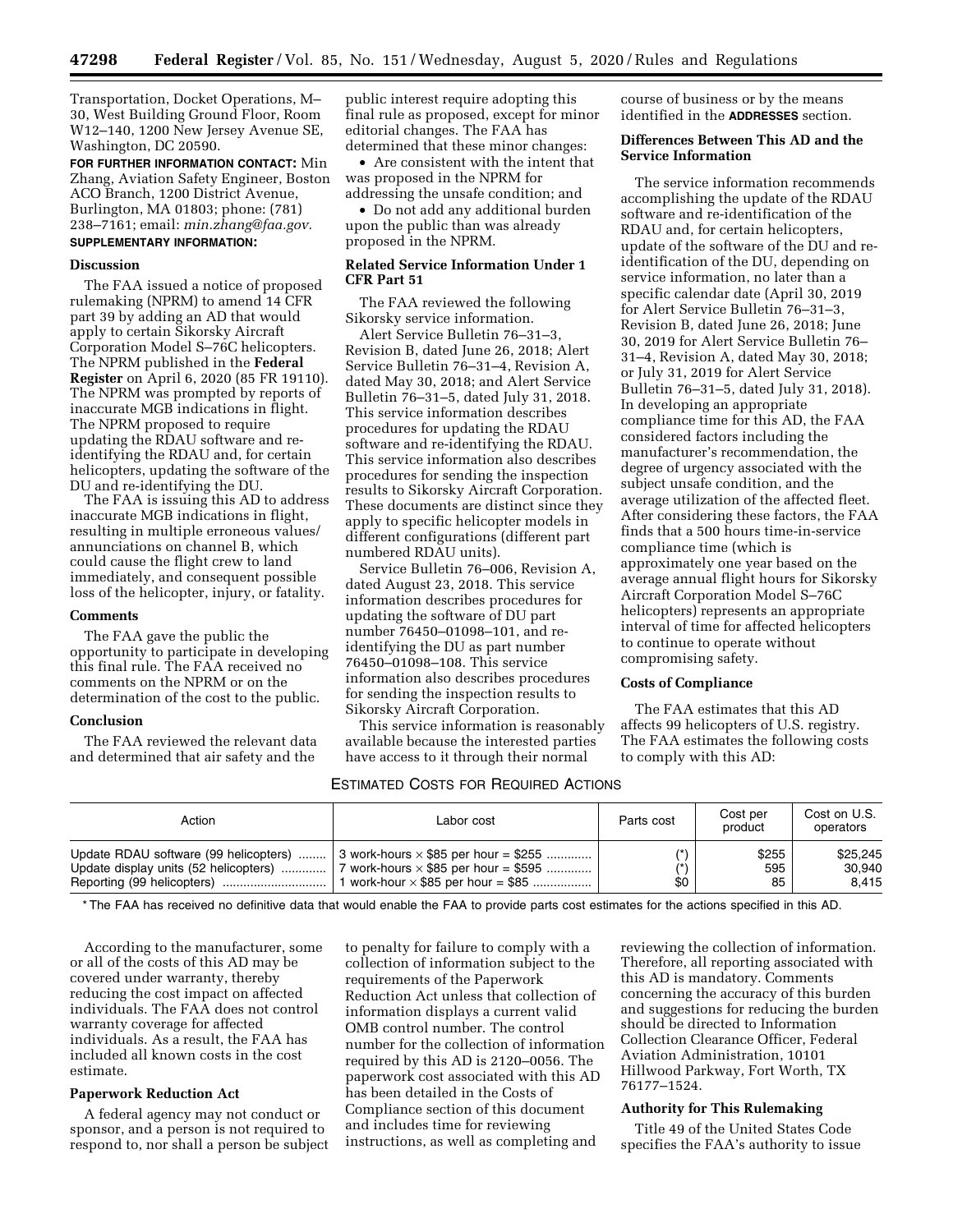rules on aviation safety. Subtitle I, section 106, describes the authority of the FAA Administrator. Subtitle VII: Aviation Programs, describes in more detail the scope of the Agency's authority.

The FAA is issuing this rulemaking under the authority described in Subtitle VII, Part A, Subpart III, Section 44701: General requirements. Under that section, Congress charges the FAA with promoting safe flight of civil aircraft in air commerce by prescribing regulations for practices, methods, and procedures the Administrator finds necessary for safety in air commerce. This regulation is within the scope of that authority because it addresses an unsafe condition that is likely to exist or develop on products identified in this rulemaking action.

#### **Regulatory Findings**

This AD will not have federalism implications under Executive Order 13132. This AD will not have a substantial direct effect on the States, on the relationship between the national government and the States, or on the distribution of power and responsibilities among the various levels of government.

For the reasons discussed above, I certify that this AD:

(1) Is not a ''significant regulatory action'' under Executive Order 12866,

(2) Will not affect intrastate aviation in Alaska, and

(3) Will not have a significant economic impact, positive or negative, on a substantial number of small entities under the criteria of the Regulatory Flexibility Act.

### **List of Subjects in 14 CFR Part 39**

Air transportation, Aircraft, Aviation safety, Incorporation by reference, Safety.

### **Adoption of the Amendment**

Accordingly, under the authority delegated to me by the Administrator, the FAA amends 14 CFR part 39 as follows:

## **PART 39—AIRWORTHINESS DIRECTIVES**

■ 1. The authority citation for part 39 continues to read as follows:

**Authority:** 49 U.S.C. 106(g), 40113, 44701.

#### **§ 39.13 [Amended]**

■ 2. The FAA amends § 39.13 by adding the following new airworthiness directive (AD):

**2020–15–17 Sikorsky Aircraft Corporation:**  Amendment 39-21180; Docket No. FAA–2020–0212; Product Identifier 2018–SW–097–AD.

## **(a) Effective Date**

This AD is effective September 9, 2020.

#### **(b) Affected ADs**

None.

# **(c) Applicability**

This AD applies to Sikorsky Aircraft Corporation Model S–76C helicopters, certificated in any category, equipped with remote data acquisition unit (RDAU) part number 76450–01098–106, 76450–01098– 107, or 76450–01098–109.

### **(d) Subject**

Joint Aircraft Service Component (JASC) Code 3100, Indicating/recording system.

# **(e) Unsafe Condition**

This AD was prompted by reports of inaccurate main gear box (MGB) indications in flight. The FAA is issuing this AD to address inaccurate MGB indications in flight, resulting in multiple erroneous values/ annunciations on channel B, which could cause the flight crew to land immediately, and consequent possible loss of the helicopter, injury, or fatality.

### **(f) Compliance**

Comply with this AD within the compliance times specified, unless already done.

### **(g) RDAU and Display Unit (DU) Updates**

Within 500 hours time-in-service after the effective date of this AD, do the actions specified in paragraphs (g)(1) through (4) of this AD, as applicable to your helicopter.

(1) For helicopters equipped with RDAU part number 76450–01098–109, update the RDAU software and re-identify the RDAU in accordance with Section 3., Paragraphs A. through J. of the Accomplishment Instructions of Sikorsky Alert Service Bulletin 76–31–3, Revision B, dated June 26, 2018, except you are not required to return the RDAU to Parker Fluid Systems Division (FSD).

(2) For helicopters equipped with RDAU part number 76450–01098–107, update the RDAU software and re-identify the RDAU in accordance with Section 3., Paragraphs A. through J. of the Accomplishment Instructions of Sikorsky Alert Service Bulletin 76–31–4, Revision A, dated May 30, 2018, except you are not required to return the RDAU to Parker FSD.

(3) For helicopters equipped with RDAU part number 76450–01098–106, update the RDAU software and re-identify the RDAU in accordance with Section 3., Paragraphs A. through K. of the Accomplishment Instructions of Sikorsky Alert Service Bulletin 76–31–5, dated July 31, 2018, except you are not required to return the RDAU to Parker FSD.

(4) For helicopters equipped with RDAU part number 76450–01098–106, update the software of DU part number 76450–01098– 101 and re-identify the DU as part number 76450–01098–108, in accordance with Section 3., Paragraphs A. through J. of the Accomplishment Instructions of Sikorsky Service Bulletin 76–006, Revision A, dated August 23, 2018, except you are not required to return the DU to Parker FSD.

# **(h) Parts Installation Limitations**

As of the effective date of this AD, no person may install, on any helicopter, a DU part number 76450–01098–101, unless it has been modified in accordance with the requirements of paragraph (g)(4) of this AD.

#### **(i) Reporting**

At the applicable time specified in paragraph  $(i)(1)$  or  $(2)$  of this AD, submit a report of compliance with the actions specified in paragraphs (g)(1) through (4) of this AD, as applicable to your helicopter. The report must include the document number and title of the service information used, the owner and/or operator of the helicopter, the submitter's name, date, and the helicopter serial number. Submit the report to Sikorsky Aircraft Corporation in accordance with Section 3., Paragraph A. (Record of Compliance) of the Accomplishment Instructions of Sikorsky Alert Service Bulletin 76–31–3, Revision B, dated June 26, 2018; Section 3., Paragraph L. of the Accomplishment Instructions of Sikorsky Alert Service Bulletin 76–31–4, Revision A, dated May 30, 2018; Section 3., Paragraph M. of the Accomplishment Instructions of Sikorsky Alert Service Bulletin 76–31–5, dated July 31, 2018; or Section 3., Paragraph L. of the Accomplishment Instructions of Sikorsky Service Bulletin 76–006, Revision A, dated August 23, 2018, as applicable to your helicopter.

(1) If the action was done on or after the effective date of this AD: Submit the report within 30 days after the inspection.

(2) If the action was done before the effective date of this AD: Submit the report within 30 days after the effective date of this AD.

#### **(j) Credit for Previous Actions**

(1) This paragraph provides credit for the actions required by paragraphs (g)(1) and (i) of this AD, if those actions were performed before the effective date of this AD using Sikorsky Alert Service Bulletin 76–31–3, dated March 2, 2018; or Sikorsky Alert Service Bulletin 76–31–3, Revision A, dated March 29, 2018.

(2) This paragraph provides credit for the actions required by paragraphs (g)(2) and (i) of this AD, if those actions were performed before the effective date of this AD using Sikorsky Alert Service Bulletin 76–31–4, dated May 17, 2018.

(3) This paragraph provides credit for the actions required by paragraphs (g)(4) and (i) of this AD, if those actions were performed before the effective date of this AD using Sikorsky Service Bulletin 76–006, dated July 26, 2018.

#### **(k) Paperwork Reduction Act Burden Statement**

A federal agency may not conduct or sponsor, and a person is not required to respond to, nor shall a person be subject to a penalty for failure to comply with a collection of information subject to the requirements of the Paperwork Reduction Act unless that collection of information displays a current valid OMB Control Number. The OMB Control Number for this information collection is 2120–0056. Public